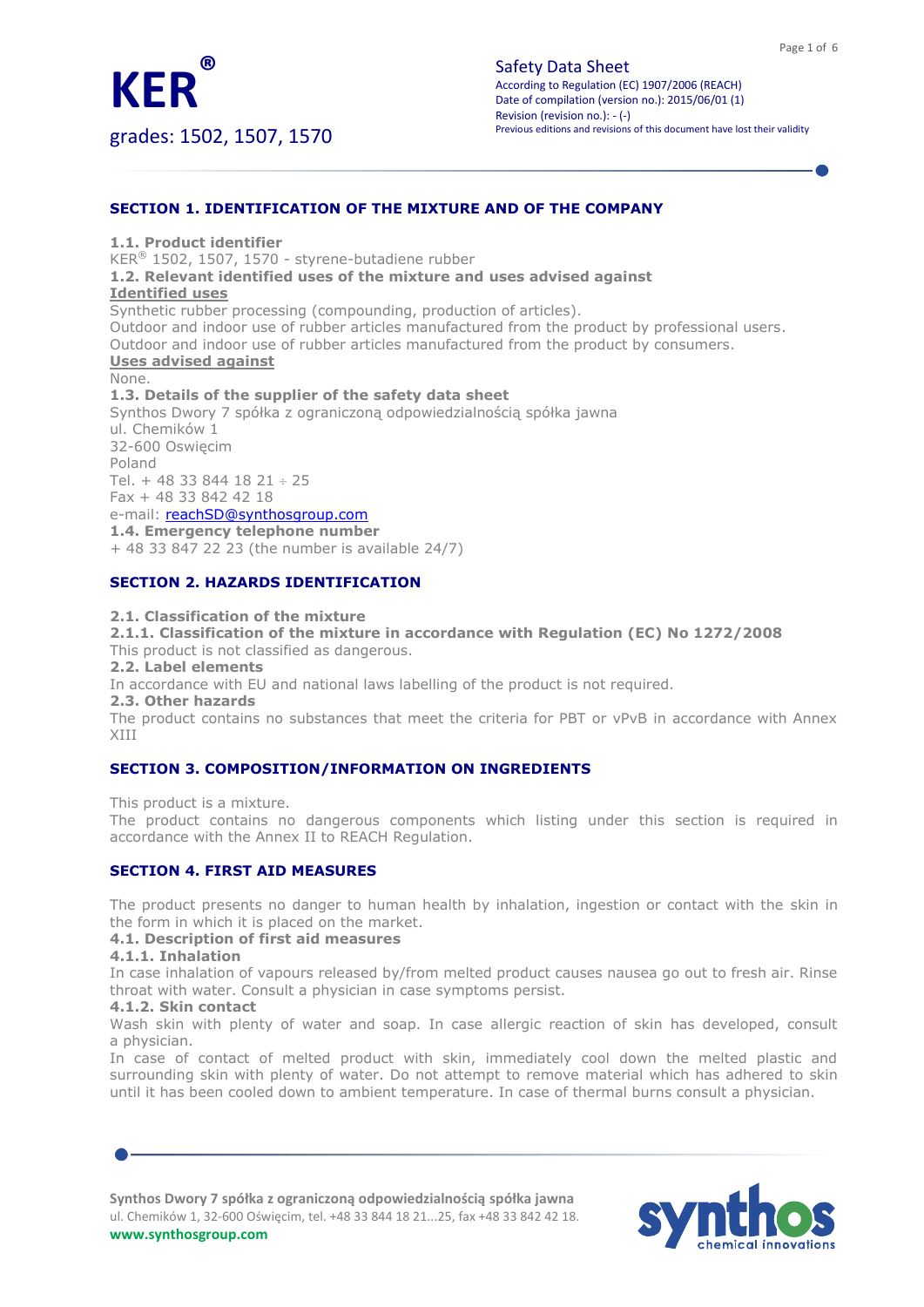

# **4.1.3. Eye contact**

Thoroughly rinse eyes with plenty of water for at least 15 minutes while lifting the eyelids. In case of contact of melted product with eyes, immediately cool down the melted plastic and continue rinsing eyes for at least 15 minutes. Check for and remove (if any and if possible) contact lenses (unless they adhered to eyes). Provide medical help.

#### **4.1.4. Ingestion/swallow**

Consult a physician

**4.2. Most important symptoms and effects, both acute and delayed**

The product may cause allergic reaction of skin. Symptoms cover rash, redness, eczema etc. Symptoms may appear several hours or even days after the exposure took place.

**4.3. Indication of any immediate medical attention and special treatment needed** None.

# **SECTION 5. FIREFIGHTING MEASURES**

**5.1. Extinguishing media**

**5.1.1. Suitable extinguishing media**

Extinguishing powders, carbon dioxide, foam, water spray.

**5.1.2. Unsuitable extinguishing media**

Water jet.

**5.2. Special hazards arising from the mixture**

None are known.

## **5.3. Advice for fire-fighters**

Evacuate personnel from the endangered area immediately

Fire-fighters should wear full bunker gear and SCBA approved by relevant authorities.

Extinguished rubber should be soaked thoroughly with water to cool it down and prevent re-ignition.

# **5.4. Other information**

Dispose of fire debris and contaminated extinguishing water in accordance with regulations in force. Collect contaminated extinguishing water separately, do not allow it to reach sewage or effluent systems.

# **SECTION 6. ACCIDENTAL RELEASE MEASURES**

## **6.1. Personal precautions, protective equipment and emergency procedures**

**6.1.1. For non-emergency personnel**

Avoid contact with the product. Follow advice and instructions of emergency responders.

**6.1.2. For emergency responders**

Avoid contact with the product. Wear work clothing and personal protective equipment.

#### **6.2. Environmental precautions**

None.

**6.3. Methods and material for containment and cleaning up**

**6.3.1. Methods and material for containment**

Not applicable the product is a solid of low mobility.

## **6.3.2. Methods and material for cleaning up**

Collect the product to a labelled container. Use gloves, and/or broom and shovel. Use or dispose of the material in accordance with regulations in force.

**6.4. Reference to other sections**

Not applicable.

## **SECTION 7. HANDLING AND STORAGE**

## **7.1. Precautions for safe handling**

Observe basic regulations on occupational health, safety and hygiene as well as operating instructions at the workplace.

Do not eat and drink when handling the product.

Wear proper working clothing. If necessary, use personal protection equipment. Avoid direct contact with the product.

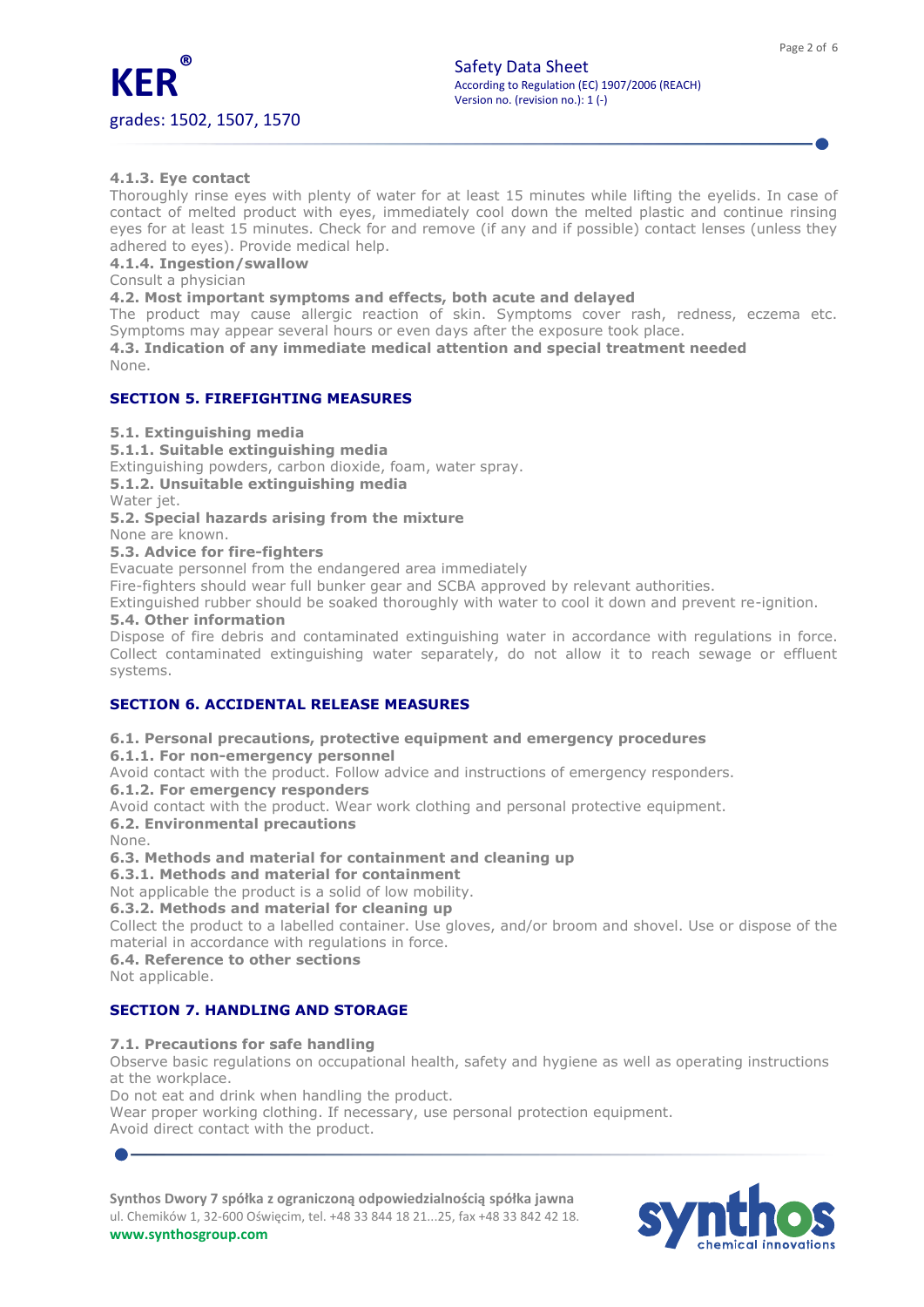

Avoid contact with eyes. Ensure proper ventilation of the workplace. Do not permit dust to accumulate. **7.2. Conditions for safe storage, including any incompatibilities** The product should be stored in ventilated rooms at temperature not exceeding 30°C. Protect against humidity, light and weather conditions. Keep away from the sources of heat and ignition. Do not store together with organic solvents. In case of wooden 1.0 t pallets storage of the product in 2 (two) or more layers (stacking) is not recommended. For conditions to avoid and incompatible materials see Section 10 of this Safety Data Sheet.

# **SECTION 8. EXPOSURE CONTROLS/PERSONAL PROTECTION**

## **8.1. Control parameters**

**8.1.1. Occupational exposure limits**

None have been established.

**8.1.2. DN(M)EL levels**

**8.1.2.1. DN(M)EL levels – workers**

Data not available.

**8.1.2.2. DN(M)EL levels – general population**

Data not available.

**8.1.3. PNEC levels** Data not available.

**8.2. Exposure controls**

**8.2.1. Appropriate engineering controls**

Provide ventilation of the workplace.

**8.2.2. Individual protection measures, such as personal protective equipment**

## **8.2.2.1. Eye/face protection**

Workers performing activities for which exposure to particles that are capable of causing mechanical injury to the eye have to wear protective goggles.

## **8.2.2.2. Skin protection**

Hand protection

Wear protective gloves. Material: leather, PVC: thickness ca. 0,3 mm; penetration time: >480 min. Gloves of other material can be used as well provided they deliver the same level of protection. Damaged gloves have to be replaced with new ones.

Other Wear work clothing and shoes.

# **8.2.2.3. Respiratory protection**

In case of insufficient ventilation and when dusts are generated wear mask conforming to EN 143 equipped with a P1 type filer.

#### **8.2.2.4. Thermal hazards**

The product creates no thermal hazards.

#### **8.2.3. Environmental exposure controls**

Avoid release to the environment. Do not discharge into drains.

Emissions from vents and processing equipment have to be controlled in order to determine whether they are in compliance with in force regulations on environmental protection. Basing on results of such controls the need for implementation of relevant environmental risk management measures can be determined.

# **SECTION 9. PHYSICAL AND CHEMICAL PROPERTIES**

## **9.1. Information on basic physical and chemical properties**

| a) Appearance      | solid (bales) of pale creamy to yellow colour |
|--------------------|-----------------------------------------------|
| b) Odour           | characteristic                                |
| c) Odour threshold | data not available                            |
| d) pH              | not applicable                                |
|                    |                                               |

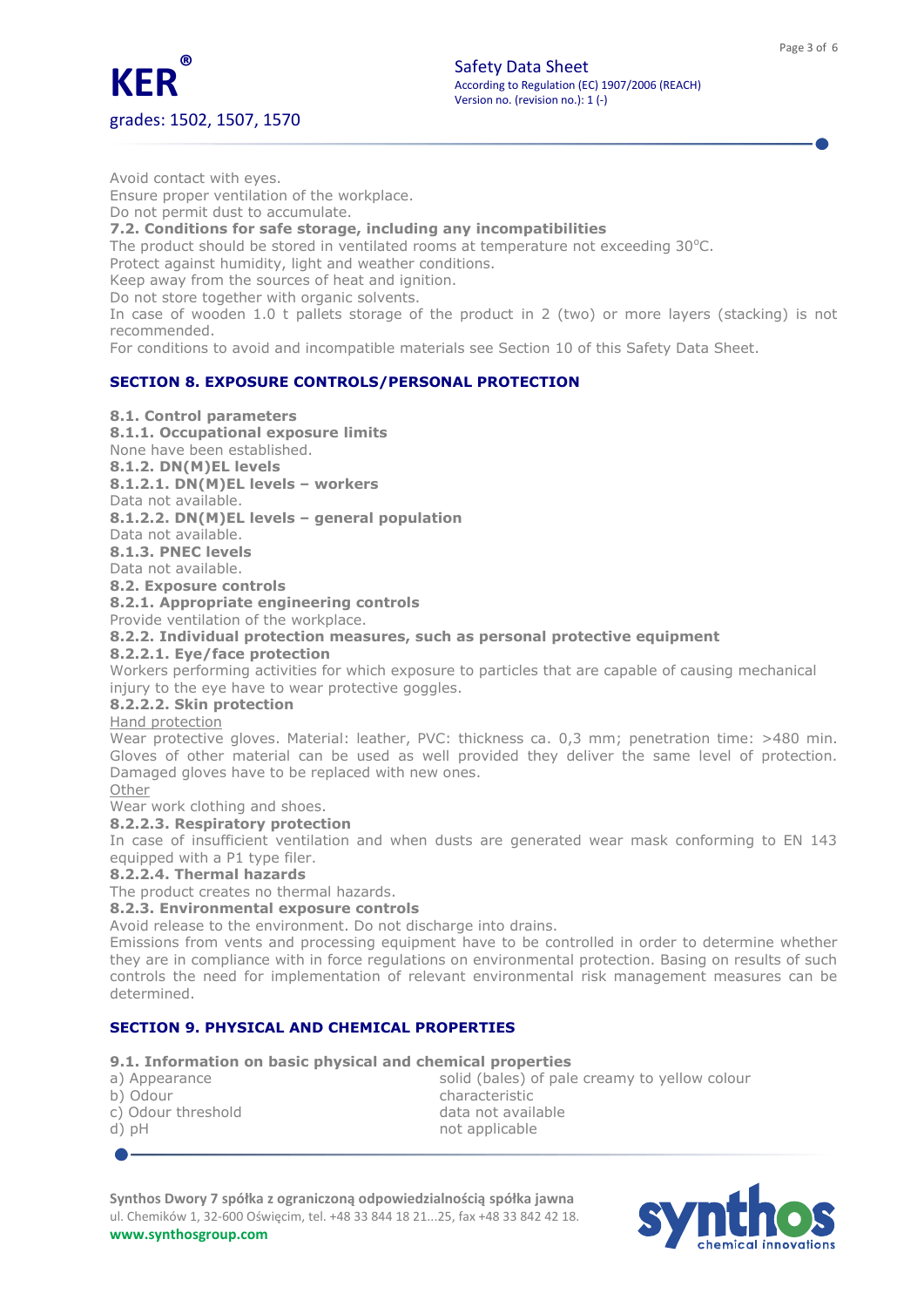

| e) Melting point/freezing point<br>f) Initial boiling point and boiling range | data not available<br>not applicable - decomposes |
|-------------------------------------------------------------------------------|---------------------------------------------------|
| q) Flash point                                                                | data not available                                |
| h) Evaporation rate                                                           | not applicable                                    |
| i) Flammability (solid, gas)                                                  | data not available                                |
| j) Upper/lower flammability or explosive limits not applicable                |                                                   |
| k) Vapour pressure                                                            | not applicable                                    |
| I) Vapour density                                                             | not applicable                                    |
| m) Relative density                                                           | ca. 1 $q/cm3$                                     |
| n) Solubility                                                                 | insoluble in water                                |
| o) Partition coefficient: n-octanol/water                                     | not applicable                                    |
| p) Auto-ignition temperature                                                  | not applicable                                    |
| g) Decomposition temperature                                                  | ca. $220^{\circ}$ C                               |
| r) Viscosity                                                                  | not applicable                                    |
| s) Explosive properties                                                       | not applicable                                    |
| t) Oxidising properties                                                       | not applicable                                    |
| 9.2. Other information                                                        |                                                   |
| u) Heat of combustion                                                         | ca. 45 MJ/kg                                      |
| v) Polymerization heat                                                        | not applicable                                    |

# **SECTION 10. STABILITY AND REACTIVITY**

**10.1. Reactivity** See Section 10.3 of this Safety Data Sheet. **10.2. Chemical stability** The product is stable under given herein conditions of use and storage. **10.3. Possibility of hazardous reactions** None. **10.4. Conditions to avoid** High temperature, direct sunlight. **10.5. Incompatible materials** Organic solvents, strong oxidizers. **10.6. Hazardous decomposition products** Thermal decomposition of the product starts at ca. 220 $^{\circ}$ C and is accompanied by formation and subsequent release of styrene, butadiene and their derivatives.

# **SECTION 11. TOXICOLOGICAL INFORMATION**

No data on toxicological properties of the product as such is available. Hazards which the product creates to the human health and life have been assessed in accordance with rules applicable for mixtures (see also Section 2 of this Safety Data Sheet).

#### **11.1. Information on toxicological effects**

**11.1.1. Acute toxicity**

Based on available data, the classification criteria are not met.

**11.1.2. Skin corrosion/irritation**

Based on available data, the classification criteria are not met.

**11.1.3. Serious eye damage/irritation**

Based on available data, the classification criteria are not met.

**11.1.4. Respiratory or skin sensitisation**

Based on available data, the classification criteria are not met. **11.1.5. Germ cell mutagenicity**

Based on available data, the classification criteria are not met. **11.1.6. Carcinogenicity**

Based on available data, the classification criteria are not met.

**11.1.7. Reproductive toxicity**

Based on available data, the classification criteria are not met.

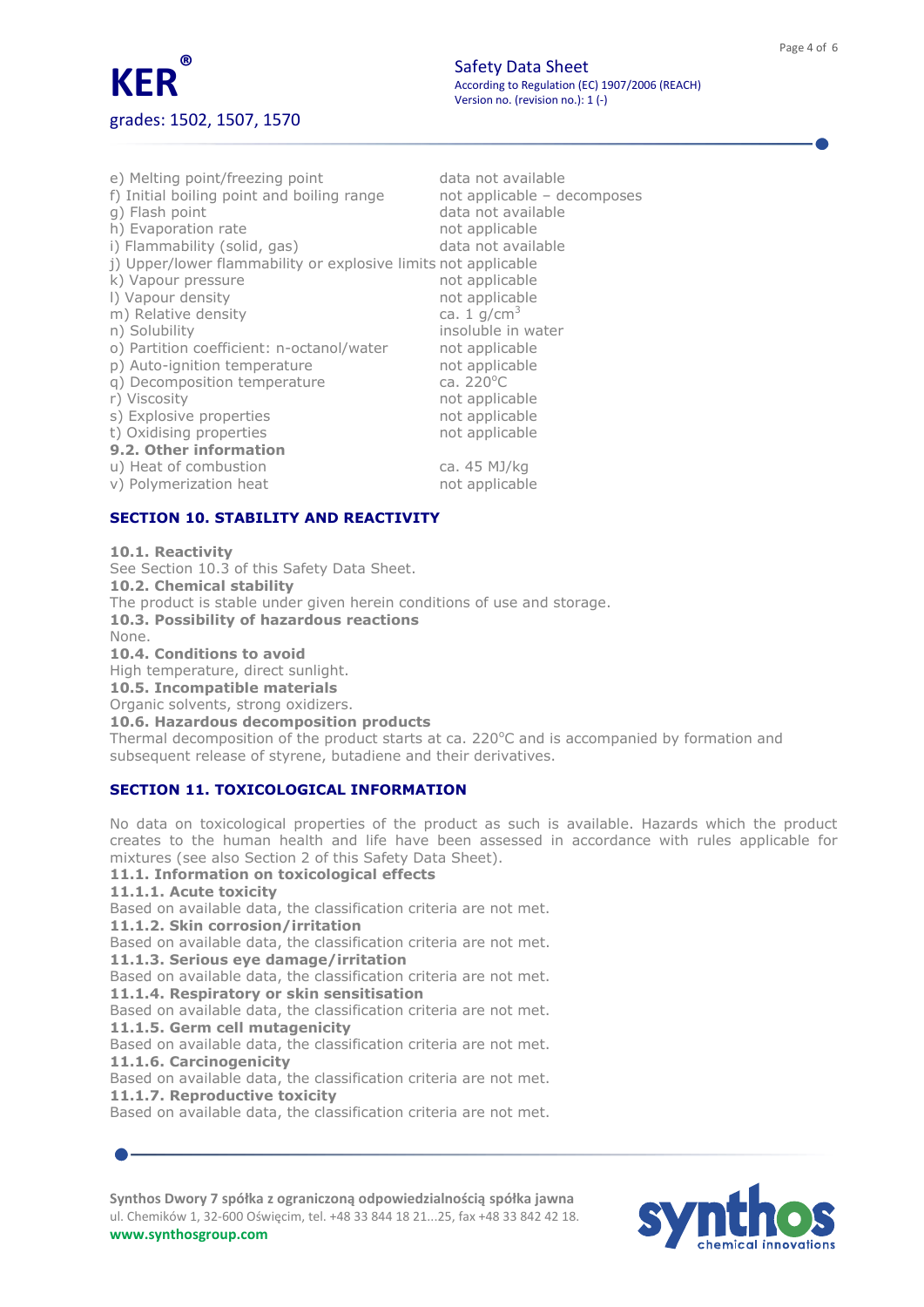

**11.1.8. STOT-single exposure**

Based on available data, the classification criteria are not met.

**11.1.9. STOT-repeated exposure** Based on available data, the classification criteria are not met.

**11.1.10. Aspiration hazard**

Based on available data, the classification criteria are not met.

**11.2. Information on likely routes of exposure**

Dermal, inhalation.

**11.3. Symptoms related to the physical, chemical and toxicological characteristics** This product is not classified as dangerous.

**11.4. Delayed and immediate effects as well as chronic effects from short and long-term exposure**

This product is not classified as dangerous. Upon direct contact with the product susceptible persons may suffer from skin/eye irritations.

# **SECTION 12. ECOLOGICAL INFORMATION**

No data on ecotoxicological properties of the product as such is available. Hazards which the product creates to the environment have been assessed in accordance with rules applicable for mixtures (see also Section 2 of this Safety Data Sheet).

#### **12.1. Toxicity**

The product is not classified as dangerous to the environment.

**12.2. Persistence and degradability**

The main component of the product (polymer) does not undergo biodegradation, oxidation or

hydrolysis at noticeable rate.

**12.3. Bioaccumulative potential**

Based on chemical structure it is expected that the main component of the product (polymer) will not undergo bioaccumulation.

**12.4. Mobility in soil**

Data not available

**12.5. Results of PBT and vPvB assessment**

The product contains no substances which have been identified as PBT/vPvB.

**12.6. Other adverse effects**

Data not available.

# **SECTION 13. DISPOSAL CONSIDERATIONS**

## **13.1. Waste treatment methods**

Primary, product wastes should be recovered. Wastes, which could not be recovered should be biologically, chemically or physically transformed or stored on landfill.

Landfilling should be performed only for those wastes, destruction of which is technically impossible or ecologically or economically unjustified.

Recovery or destruction of product wastes has to be performed in accordance with regulations in force, in special assigned facility and/or equipment meeting the appropriate requirements.

Waste code: the product itself: 07 02 13 or 07 02 99.

Returnable packaging may be reused after decontamination.

Disposable packaging has to be disposed of according to existing national, international and/or local disposal regulations.

Example waste code: used containers, rigorously scraped out and containing dried residues of the supplied product:

15 01 02 plastic packaging.

15 01 04 metal packaging.

"Rigorously scraped out" means removing the maximum amount of product from the container by physical or mechanical means (draining or scraping) to leave a residue or contamination that cannot be removed by such means.

These codes have been assigned based on the actual composition of the product both as supplied and as dried residues. If mixed with other wastes, the waste codes quoted may not be applicable.